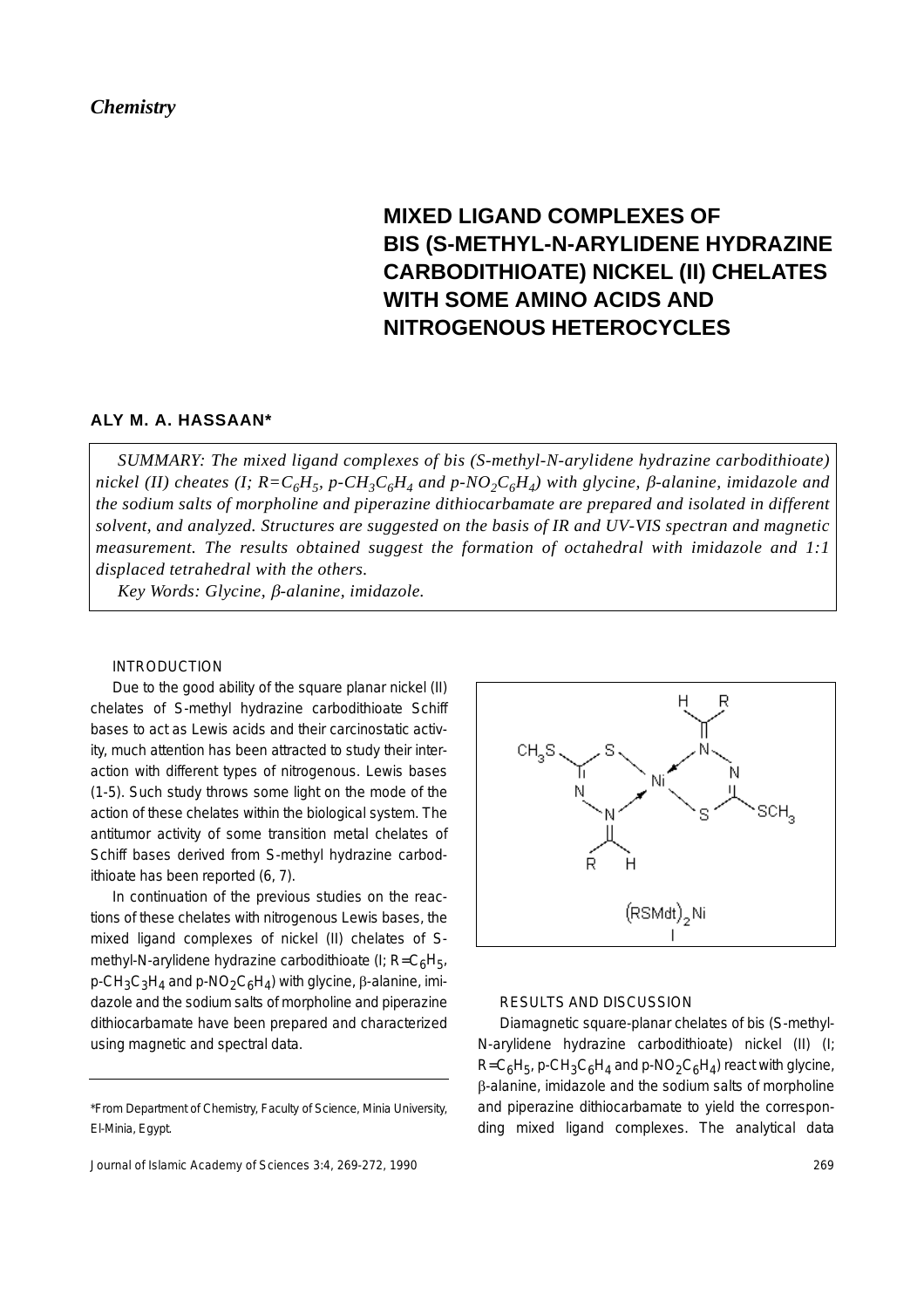obtained for the isolated complexes suggest that the reaction of imidazole with I;  $R = C_6H_5$ , p-CH<sub>3</sub>C<sub>6</sub>H<sub>4</sub> and p- $NO<sub>2</sub>CAH<sub>4</sub>$  in benzene gives rise to bis-six-coordinate adducts, while the reactions of these chelates with glycine or β-alanine in (1,4-dioxan + H<sub>2</sub>O) and with sodium salts of morpholine or piperazine dithiocarbamate in  $(CH_3CN +$  $H<sub>2</sub>O$ ) were found to yield the corresponding (1:1) displaced mixed ligand complexes. The analytical data of the complexes together with their electronic spectra and magnetic moment are given in Table 1.

The mixed ligand complexes were prepared according on the following reactions:

Ni (RSMdt)<sub>2</sub> + 2imidazole→Ni (RSMdt)<sub>2</sub>. (imidazole)<sub>2</sub>

Ni (RSMdt)<sub>2</sub> + LH→Ni (RSMdt) + RSMdtH

Ni (RSMdt)<sub>2</sub> + LNa→Ni (RSMdt) L + RSMdt Na

where LH= glycine or β-alanine.

LNa = sodium salts of morpholine or piperazine dithiocarbamate

LNa=C<sub>6</sub>H<sub>5</sub>, p-CH<sub>3</sub>C<sub>6</sub>H<sub>4</sub>, p-NO<sub>2</sub>C<sub>6</sub>H<sub>4</sub> IR spectra

The most important i.r. bands of the complexes are given in Table 2. Comparison of the i.r. bands of the complexes are given in Table 2. Comparison of the i.r. spectrum of nickel (II) chelates (I;  $R = C_6H_5$ , p-CH<sub>3</sub>C<sub>6</sub>H<sub>4</sub> and p-NO<sub>2</sub>C<sub>6</sub>H<sub>4</sub>) with that of their corresponding bisimidazole adducts indicates a new broad band at (3200- 3185) cm<sup>-1</sup> which may be due to  $v$  NH stretching vibration. On the other hand, the thioureide C=N band (8) of the parent chelates which appears at  $1490 \text{ cm}^{-1}$  (3) is found to shift to a lower frequency of (1480-1470) cm-1 due to the rearrangement of the in-plane ligand as a results of octahedral formation. The band of the azomethine group (C=N) at 1600 cm<sup>-1</sup> is not shifted in the baseadducts, but its intensity is increased. These data suggest the coordination of the imidazole molecule through its tertiary nitrogen atom as shown in Figure 1c.

The appearance of stretching bands of both the symmetric COO $\cdot$  at 1380-1395 cm $^{-1}$  and  $vNH<sub>2</sub>$  at 3220- $3190$  cm $^{-1}$  in the i.r. spectra of the mixed ligand complexes of glycine and β-alanine indicates that the amino and carboxyl groups are chelated to the nickel atom as shown in Figure 1a. It is worth noting that the band responsible for the anti-symmetric stretching vibration of the COO $(1500-1650 \text{ cm}^{-1})$  (9) is presumably overlapped by the high intensity bands of the C=C stretching vibration observed in the region 1415-1620 cm-1 (10).

|  |  |  | Table 1: Analytical data, electronic spectra and magnetic moments for the complexes. |
|--|--|--|--------------------------------------------------------------------------------------|
|--|--|--|--------------------------------------------------------------------------------------|

| Complex                                                         | Ni (%)<br>Calc. found | S(%)<br>Calc. found | $\mu_{\text{eff}}$<br>(B.M) | $\lambda_{\text{max}}$<br>(nm) |
|-----------------------------------------------------------------|-----------------------|---------------------|-----------------------------|--------------------------------|
| Ni (p-HSMdt) <sub>2</sub> .(imidz.) <sub>2</sub>                | 9.59.9                | 20.8 21.1           | 3.1                         | 610,400                        |
| Ni (p-CH <sub>3</sub> SMdt) <sub>2</sub> .(imidz.) <sub>2</sub> | 9.19.5                | 19.9 19.6           | 2.9                         | 620,410                        |
| Ni (p-NO <sub>2</sub> SMdt) <sub>2</sub> .(imidz.) <sub>2</sub> | 8.38.7                | 18.2 17.8           | 3.2                         | 590,395                        |
| Ni (p-HSMdt).Li                                                 | 13.6 14.0             | 29.7 29.4           | 3.6                         | 690,480                        |
| Ni (p-CH <sub>3</sub> SMdt).Li                                  | 13.2 13.5             | 28.8 28.6           | 3.4                         | 710,490                        |
| Ni (p-NO <sub>2</sub> SMdt).Li                                  | 12.3 12.7             | 26.9 26.4           | 3.4                         | 630,420                        |
| Ni (p-HSMdt).Lii                                                | 13.6 13.9             | 29.8 29.4           | 3.8                         | 680,468                        |
| Ni (p-CH <sub>3</sub> SMdt).Lii                                 | 13.2 13.0             | 28.9 28.7           | 3.5                         | 700,475                        |
| Ni (p-NO <sub>2</sub> SMdt).Lii                                 | 12.3 12.5             | 27.0 27.4           | 3.9                         | 625,416                        |
| Ni (p-HSMdt).Liii                                               | 17.1 17.5             | 18.7 18.3           | 3.5                         | 700,470                        |
| Ni (p-CH <sub>3</sub> SMdt).Liii                                | 16.5 16.3             | 17.9 17.6           | 3.4                         | 695,480                        |
| Ni (p-NO <sub>2</sub> SMdt).Liii                                | 15.1 15.0             | 16.5 16.1           | 3.9                         | 675,430                        |
| Ni (p-HSMdt).Liv                                                | 16.5 16.1             | 17.9 18.4           | 3.6                         | 714,495                        |
| Ni (p-CH <sub>3</sub> SMdt).Liv                                 | 15.8 15.4             | 17.3 17.7           | 3.4                         | 690,500                        |
| Ni (p-NO <sub>2</sub> SMdt).Liv                                 | 14.6 14.9             | 15.9 16.3           | 3.8                         | 660,440                        |

Li = morpholine dithiocarbomate Liii = glycine Lii = piperazine dithiocarbomate  $L$ ii = β-alanine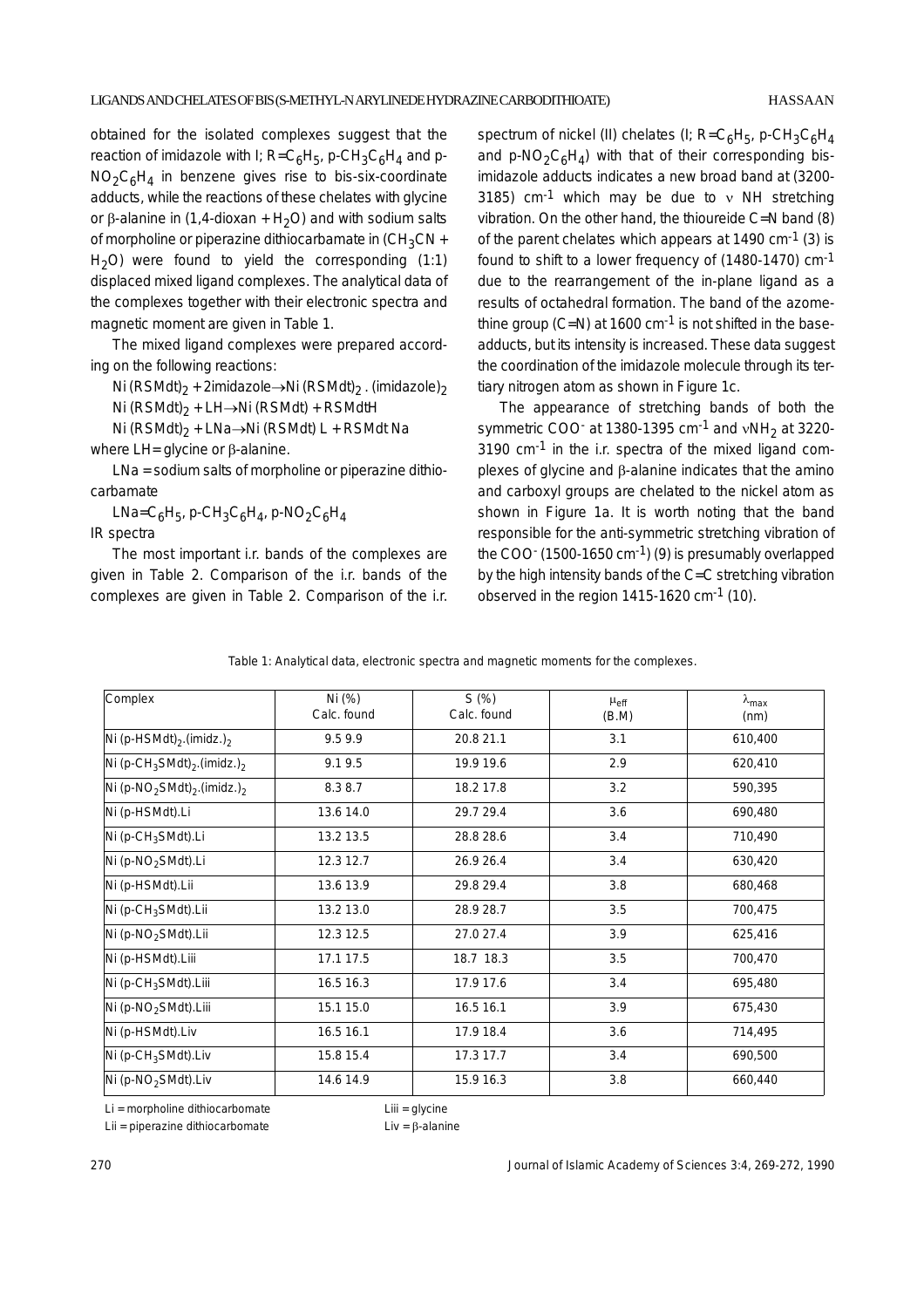IR spectra of the mixed ligand complexes of morpholine and piperazine dithiocarbamate exhibit new bands around 1100, 1155 and 3180  $cm<sup>-1</sup>$  which may be assigned, respectively, to stretching frequencies of C-O, C-N and N-H groups and two bands at 980 and 945 cm-1 which may be, respectively, due to the asym. and sym. stretching modes of the CSS<sup>-</sup> group (11). On the basis of this evidence, it is concluded that the morpholine and piperazine dithiocarbamate may be chelated to the central nickel atom as shown in Figure 1b.

#### **Electronic spectra and magnetic measurements**

The magnetic moment values,  $\mu_{\text{eff}}$ , measured for all complexes at room temperature (298 K) and the electronic spectra of the complexes recorded in the solid state as Nujol mulls are given in Table 1. The  $\mu_{\text{eff}}$  values measured for the mixed ligand complexes obtained with the amino acids and morpholine or piperazine dithiocarbamate fall in the range 3.4-3.9 B.M which are expected for a tetrahedral environment around Ni (II). The ground term in tetrahedral complexes  ${}^{3}T_{1}$  (F) is orbitally triply degenerate and magnetic moment of such complexes are expected to contain some orbital contribution which raises Figure 1: Suggested structures for the mixed ligand complexes.



| Table 2: Infra red bands for the complexes. |  |  |  |
|---------------------------------------------|--|--|--|
|---------------------------------------------|--|--|--|

| Complex                                                         | vNH<br>$cm-1$ | $vC = N$<br>$cm-1$ | sym.COO <sup>-</sup><br>$cm-1$ | $vC-N$<br>$cm-1$ | $vC-C$<br>$cm-1$         |
|-----------------------------------------------------------------|---------------|--------------------|--------------------------------|------------------|--------------------------|
| Ni (p-HSMdt) <sub>2</sub> .(imidz.) <sub>2</sub>                | 3200          | 1600               | $\overline{\phantom{a}}$       | 1165             | $\overline{\phantom{a}}$ |
| Ni (p-CH <sub>3</sub> SMdt) <sub>2</sub> .(imidz.) <sub>2</sub> | 3196          | 1600               | $\overline{\phantom{a}}$       | 1158             | $\overline{\phantom{a}}$ |
| Ni (p-NO <sub>2</sub> SMdt) <sub>2</sub> .(imidz.) <sub>2</sub> | 3185          | 1600               |                                | 1160             |                          |
| Ni (p-HSMdt).Li                                                 |               | 1590               |                                | 1145             | 1109                     |
| Ni (p-CH <sub>3</sub> SMdt).Li                                  |               | 1590               |                                | 1159             | 1100                     |
| Ni (p-NO <sub>2</sub> SMdt).Li                                  |               | 1585               | $\overline{\phantom{a}}$       | 1152             | 1098                     |
| Ni (p-HSMdt).Lii                                                | 3182          | 1590               | $\overline{\phantom{a}}$       | 1151             | $\overline{\phantom{a}}$ |
| Ni (p-CH <sub>3</sub> SMdt).Lii                                 | 3186          | 1595               | $\overline{\phantom{a}}$       | 1152             | $\overline{\phantom{a}}$ |
| Ni (p-NO <sub>2</sub> SMdt).Lii                                 | 3178          | 1600               | $\overline{\phantom{a}}$       | 1150             |                          |
| Ni (p-HSMdt).Liii                                               | 3196          | 1635               | 1390                           | 1200             | 1100                     |
| Ni (p-CH <sub>3</sub> SMdt).Liii                                | 3210          | 1635               | 1395                           | 1210             | 1110                     |
| Ni (p-NO <sub>2</sub> SMdt).Liii                                | 3190          | 1630               | 1380                           | 1100             | 1090                     |
| Ni (p-HSMdt).Liv                                                | 3210          | 1625               | 1394                           | 1190             | 1130                     |
| Ni (p-CH <sub>3</sub> SMdt).Liv                                 | 3220          | 1630               | 1390                           | 1195             | 1160                     |
| Ni (p-NO <sub>2</sub> SMdt).Liv                                 | 3198          | 1628               | 1385                           | 1115             | 1100                     |

Li = morpholine dithiocarbomate Liii = glycine Lii = piperazine dithiocarbomate  $L$ ii = β-alanine

Journal of Islamic Academy of Sciences 3:4, 269-272, 1990 271